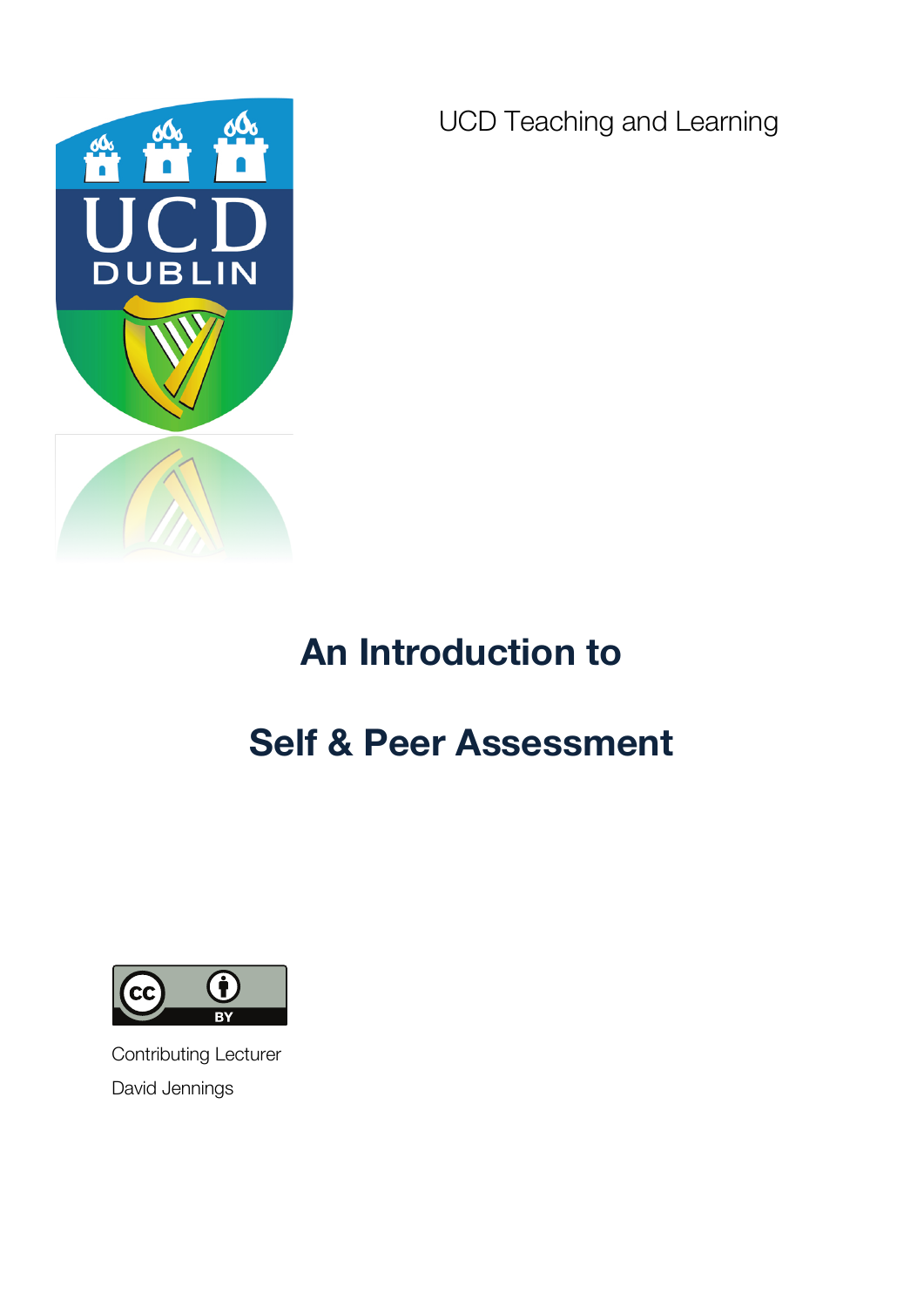

Notes: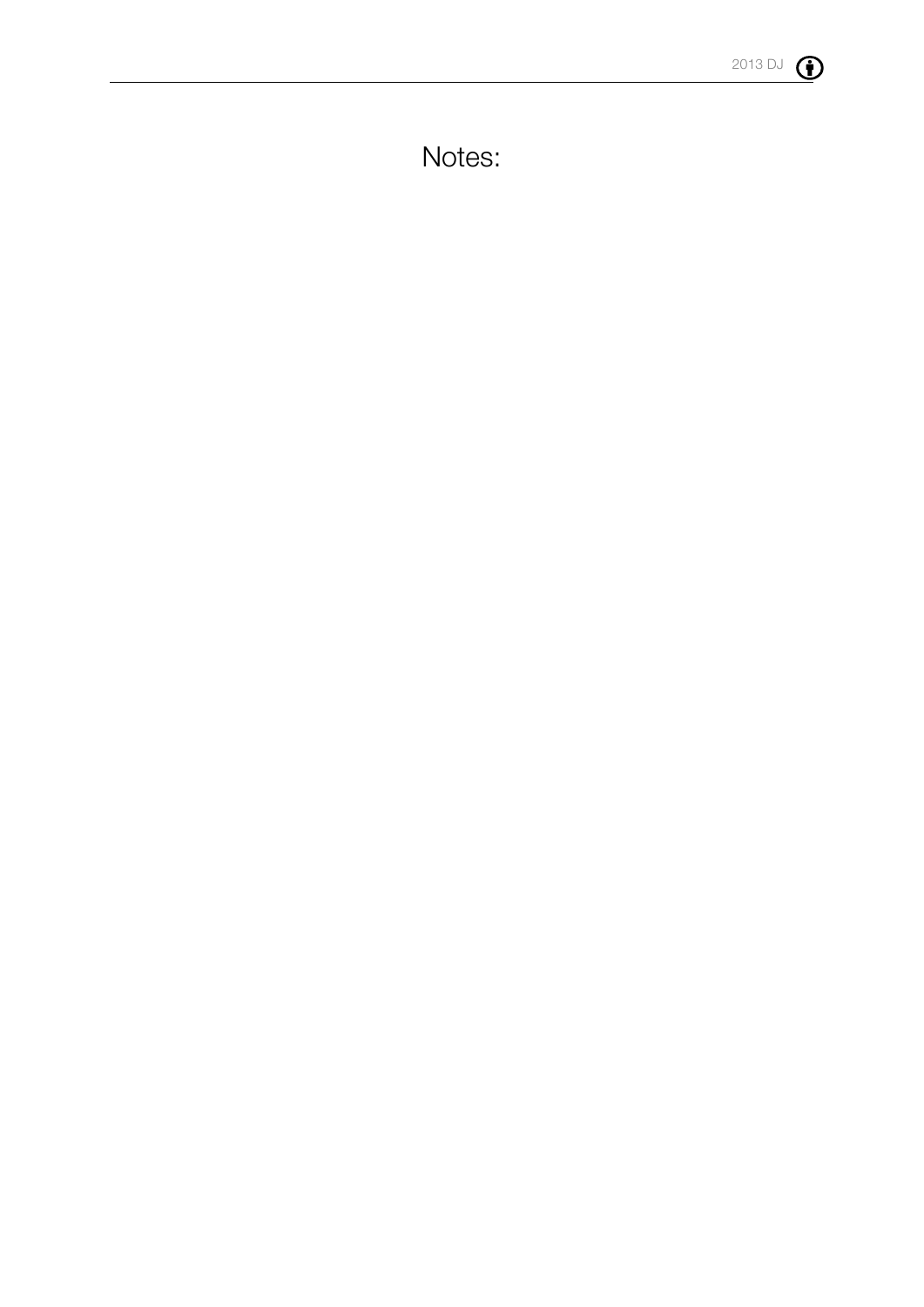# **Workbook**

The aim of the this workbook is to provide a series of resources; contextual information, methods and approaches to the area of self and peer assessment.

The workbook is not exhaustive, but attempts to focus on core issues and needs. The added literary and web references provide further readings and activites if so required.

Key areas covered include:

- Defining Self and Peer Assessment
- Implementing Peer Assessment
- Devising Assessment Criteria.

Around each themed area you will find worksheets and activity lists, plus substantial references to original and core literarture.

You are free to edit, adapt and copy this workbook and present it to your students and colleagues, however attribution must be given to the original authors (this work is licenced under the Creative Commons Attribution Only Licence, see http://creativecommons.org/)

Jennings, D, 2013. *An Introduction to Self and Peer Assessment.* UCD Teaching and Learning, UCD, Ireland.

*Further workbooks are available, for information contact David.Jennings@ucd.ie*

Please note the materials in this workbook are based on the contents of UCD Teaching and Learning' Open Educational Resources website, for further details and online activities visit:

www.ucdoer.ie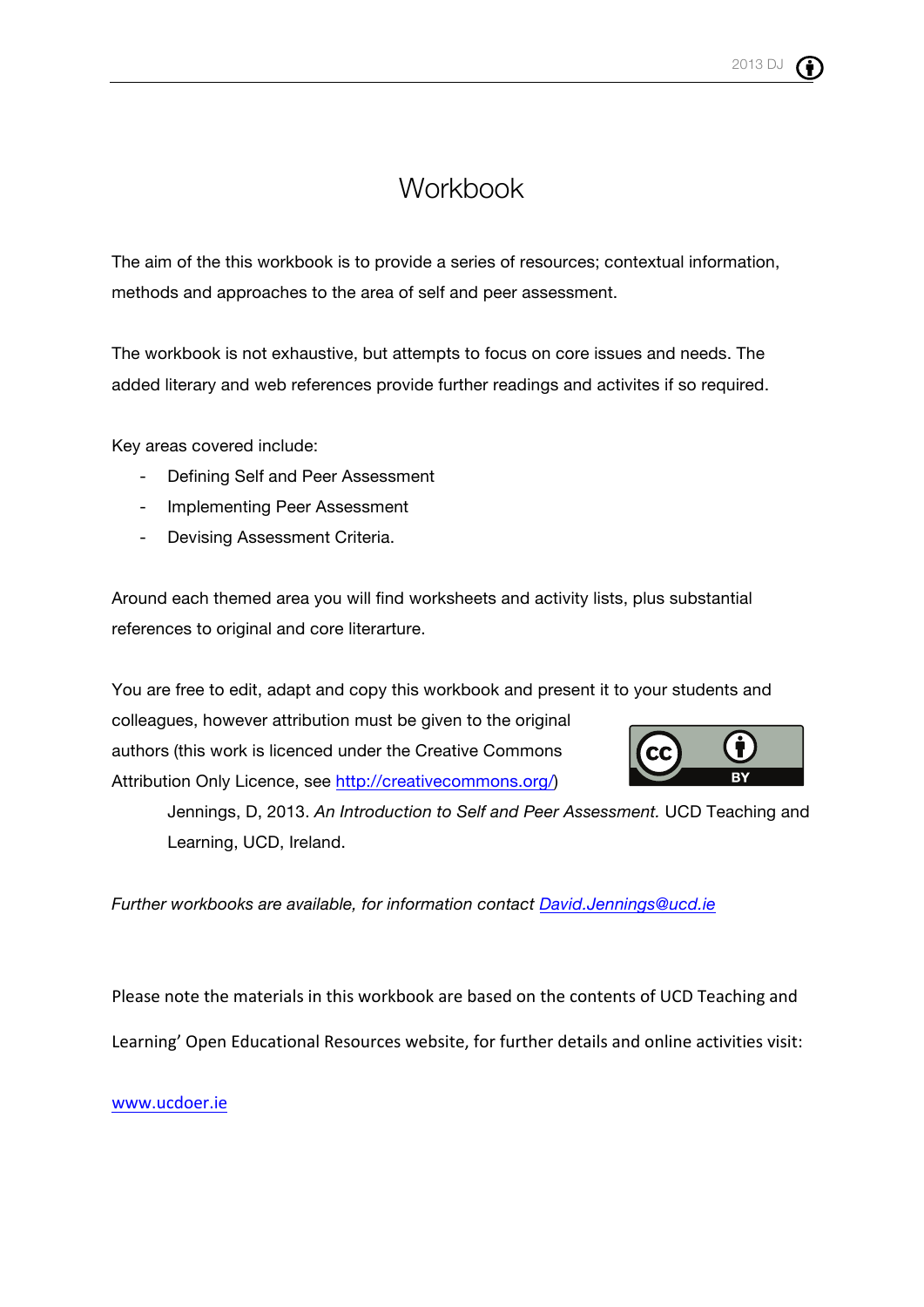# **Table of Contents**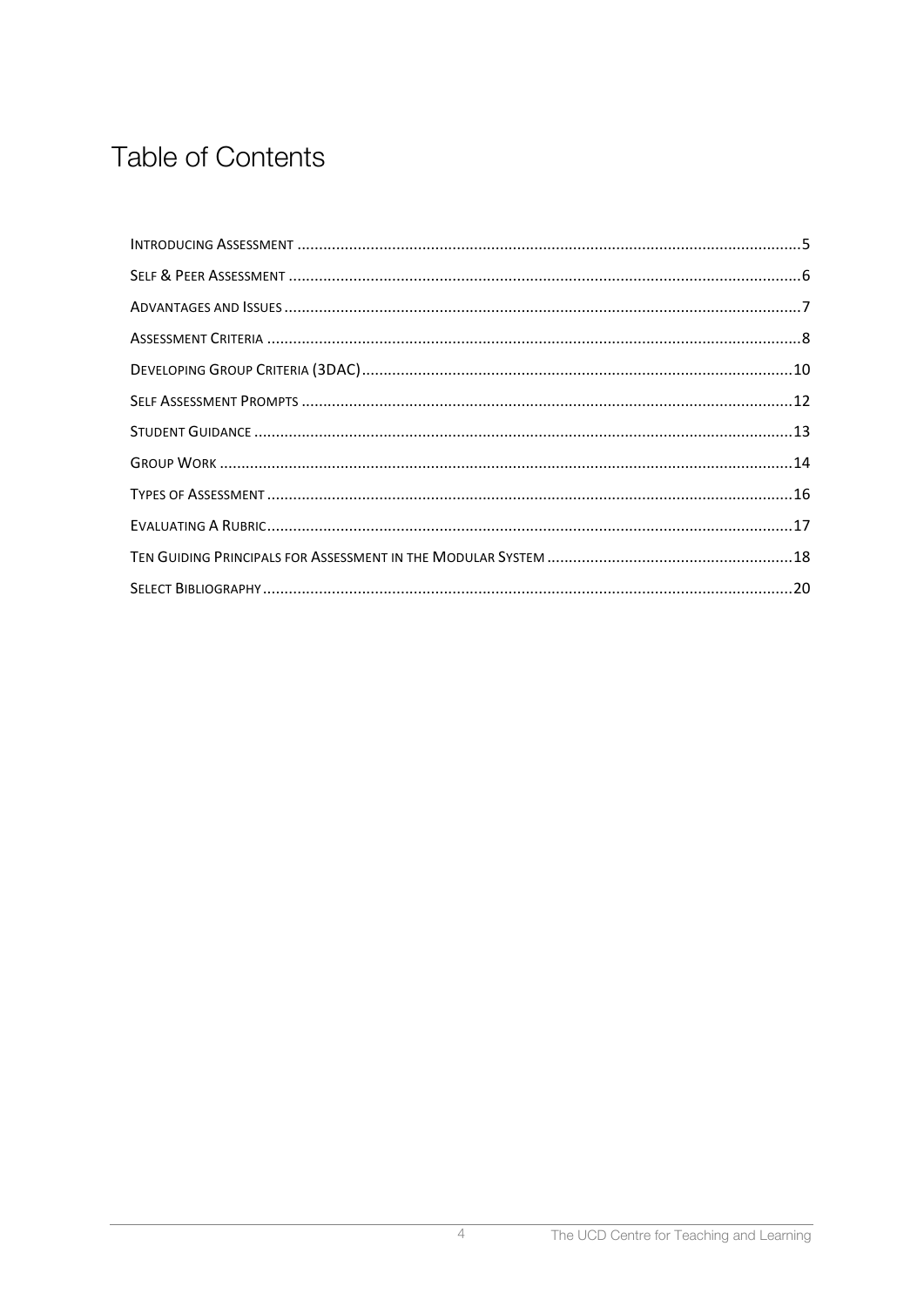# Introducing Assessment<sup>®</sup>

Some of the key purposes of assessment are;

- to enable the communication of the achievement and subsequent status of students during their programme of learning;
- to provide a means of self-evaluation and information pertaining to such;
- to identify student placement within educational paths and/or programmes;
- to address the evaluation and effectiveness of instructional programmes;
- and to simply motivate the learner.

Core Assessment Types and their Rationale

Formative Assessment

### **Assessment for learning**

This assessment provides feedback to learners in order to help them learn, and feedback to teachers to enable them to decide how a student's learning should be taken forward

#### Summative Assessment

### **Assessment of learning**

This assessment provides overall and finite evidence of the achievement of students and of what they know, understand and can do, by assigning a value (often quantative) to what the student achieves

 $\overline{a}$ 

<sup>1</sup> Jennings, D, McMahon, T and Surgenor, P. 2013. *Assessment in Practice.* UCD Teaching and Learning, UCD, Ireland.

<sup>2</sup> Massive Open Online Course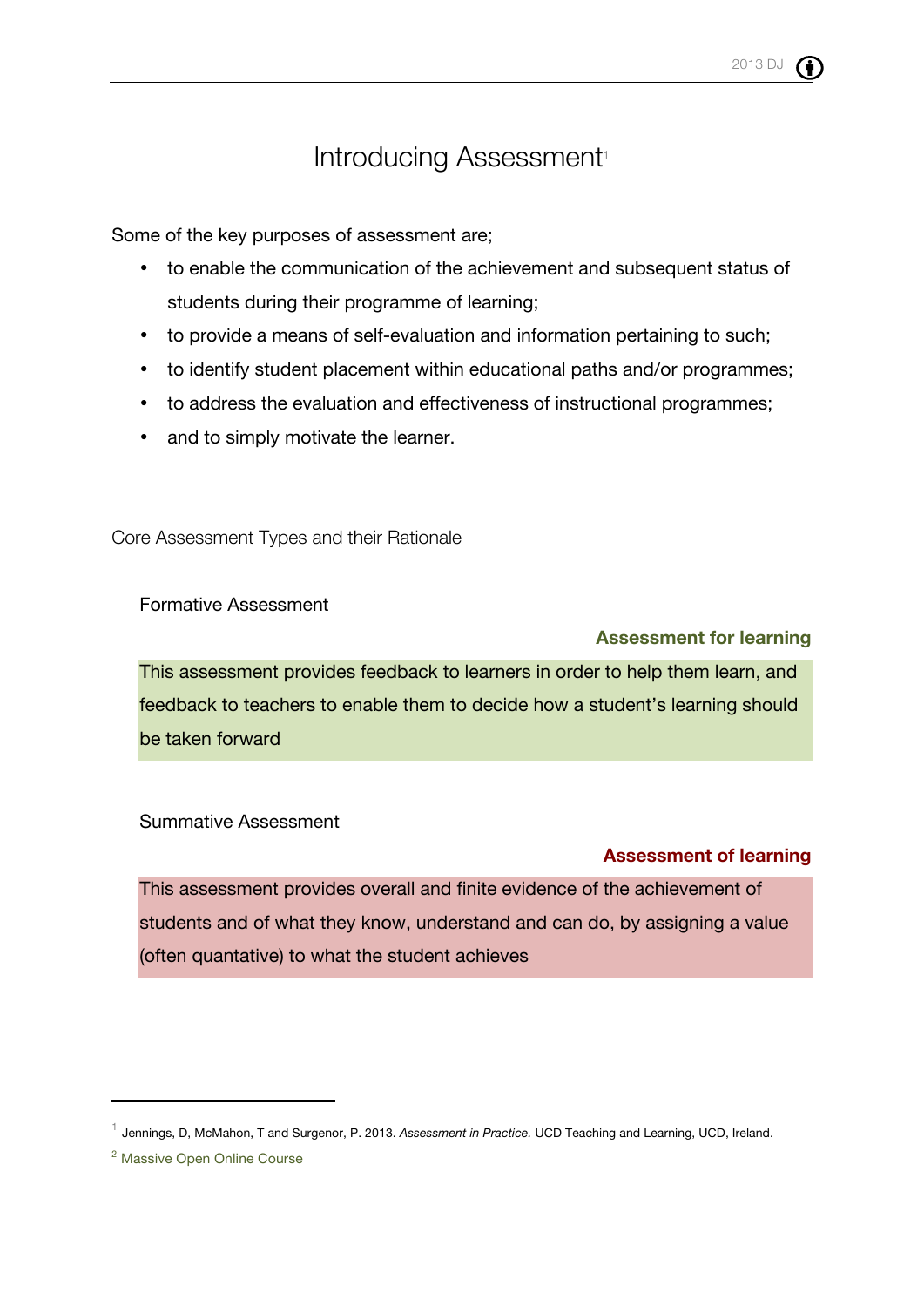# Self & Peer Assessment

**Self Assessment** is concerned with a learner making a judgment upon their own work, from essays to presentations, from grades to comments. It is the latter that is most productive – whereby an individual is able to reflect on a process (e.g. the design choice, compostion, that led to the construction of a paper) rather than simply an end product (e.g. a report)

**Peer Assessment** is the process by which learners will make assessment decisions upon other's work. This may be done anonymously, randomly, individually or by group. However it is most effectively done collectively whereby a peer group assess a given body of work or part thereof, and thus demonstrate a consistencey and validity of the marks awarded (or the contrary).

Each mode may be used either formatively or summatively, and may be best served in a mixed mode, with one often supporting the other. Thus a self assessment may inform an ipositive approach that is related to a group activity which is assessed communally, the latter may have milestones whereby feedback is provided that informs the individual and group direction… before a summative grade is produced and assigned.

Suffice to say, if a learner has become involved in the assessment process, there is an immediate benefit - their understanding of the assessment criteria and what it is to achieve these becomes that much clearer, deepening both their autonomy and learning experience. Whatever unfolds, one thing is certain there is a lot more potential for feedback (though it may not be from the 'expert') that enables an opportunity for reflection (individually) and action (collectively) to respond to the learning interventions in a postive manner (Elwood & Klenowski 2002; Shepard 2000; Tan 2008).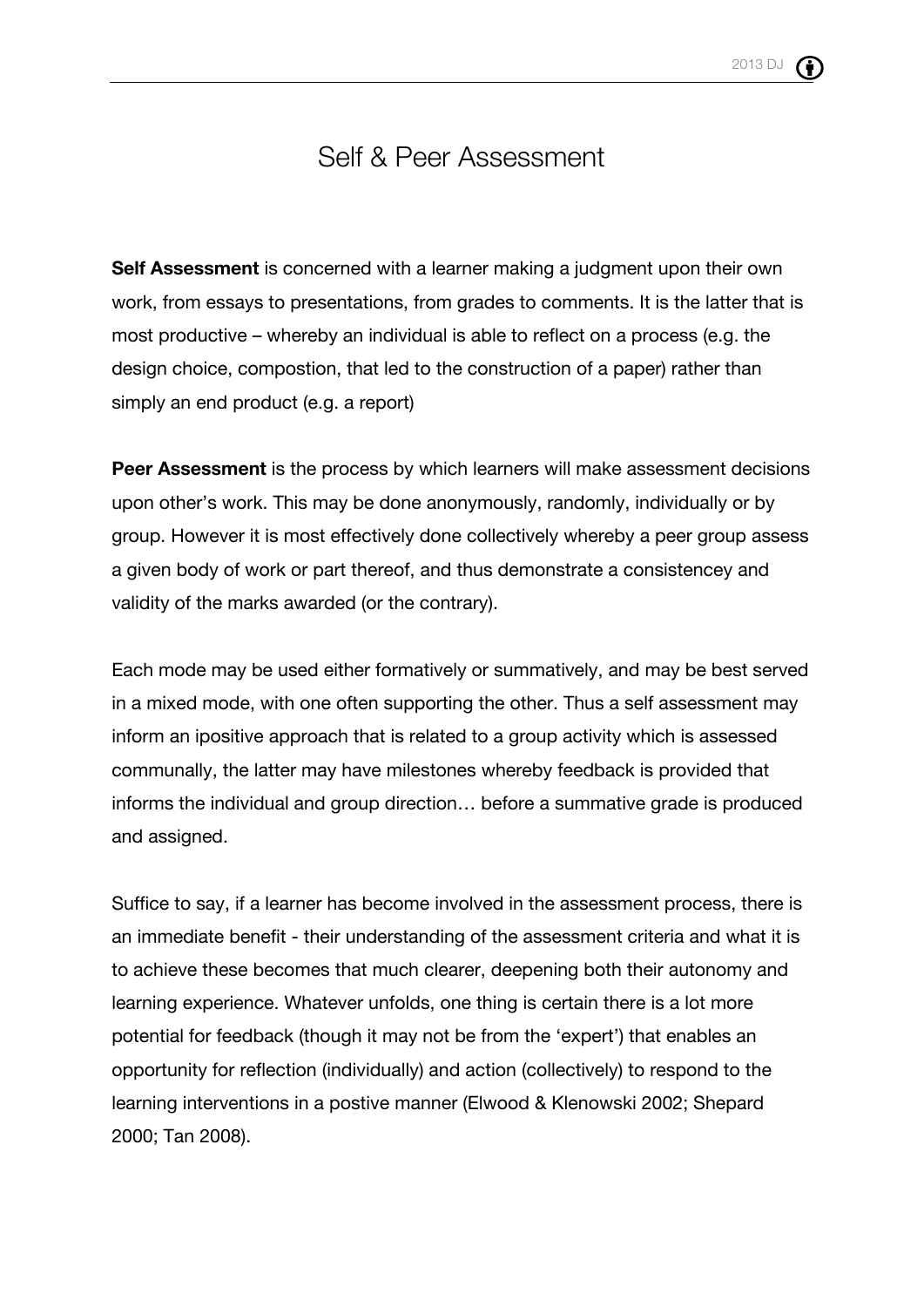# Advantages and Issues

### Diversity of assessment approaches.

There is a drive to move the assessment protocol away from traditional assessment formats to engender choice and opportunity to excel and demonstrate potential of a wider array of skill sets – thus alleviating the premise that one may be adept at cramming and unseen exams!

### Massification of classes.

The concept of a  $MOOC<sup>2</sup>$  and the assessment of potentially 1000's of students seems hard to fathom (and indeed validate!) However there are certain elements that support peer assessment very well. With well structured criteria and guidelines it may aid both the learner and facilitator. Providing the latter with information and time to focus on key issues.

However, the design and indeed induction into the mode of peer assessment takes careful consideration and is often time rich.

### Reflective Poise

The ability for a learner to have both gathered peer feedback and reflected on their own understanding and postion provides an excellent launch pad for further discussion… facilated by the tutor.

### Moderate moderation

Any self or peer assessment endavour requires careful management and control too much tutor 'interference' may lead to a lack of engagment and a tendancy to rely on the tutor to 'correct' their less than objective commentaries.

 $\overline{a}$ 

<sup>2</sup> Massive Open Online Course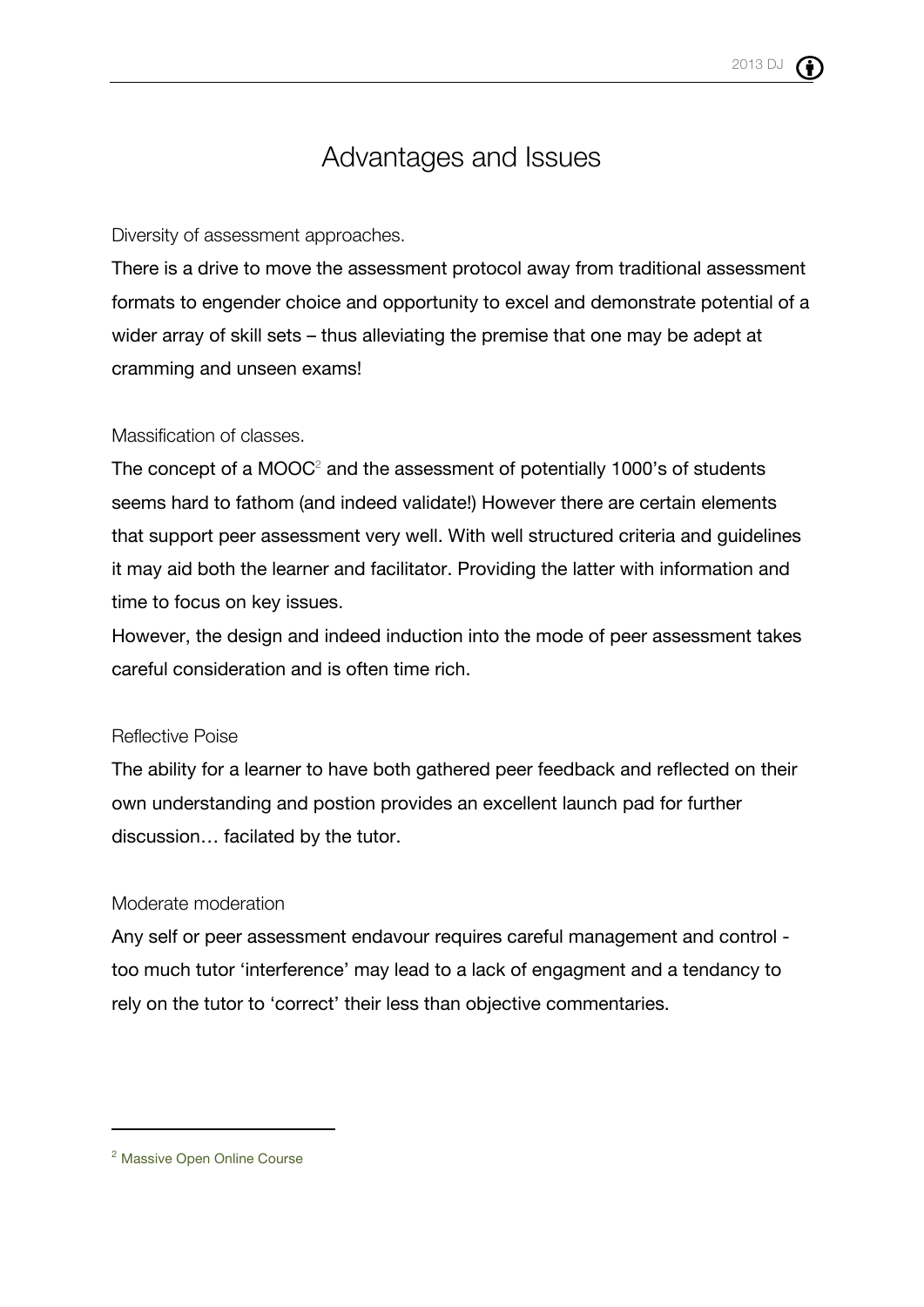# Assessment Criteria

Reliabilty and Ownership

The development of specific assessment criteria removes the notion that only an 'expert' may fully understand the process of achievement and attainement. It enables the learner to chart their assessment process and removes the potential for misunderstanding, in effect it allows them to gain further insight into their own acquisition of feedback and the assessment activity itself.

For the academic, the presence of clear and transparent assessment criteria will enhance the consistency of the assessment protocol, both in what it purports to measure and how it is subsequently measured, thus ensuring fairness and objectivity.

The development of self and peer assessment may have a direct impact on the objectivity and reliability of the process – by the fact of removing the single assessor and enabling judgments and grades to be undertaken communinally. However this needs to be carefully moderated and managed in its deployment… the question arises how much moderation is requried to engage the students to take ownership and thus learn more in the process?

Is the assessment assessing what it is meant to assess?

 $\overline{a}$ 

Does the assessment method consistently assess what is being assessed?

Assessments should be both valid and reliable. Validity describes the extent to which assessment measures what it purports to measure, and reliability that it achieves this consistently (Gronlund and Linn,  $1990$ )<sup>3</sup>

<sup>3</sup> Jennings, D, McMahon, T and Surgenor, P. 2013. *Assessment in Practice.* UCD Teaching and Learning, UCD, Ireland.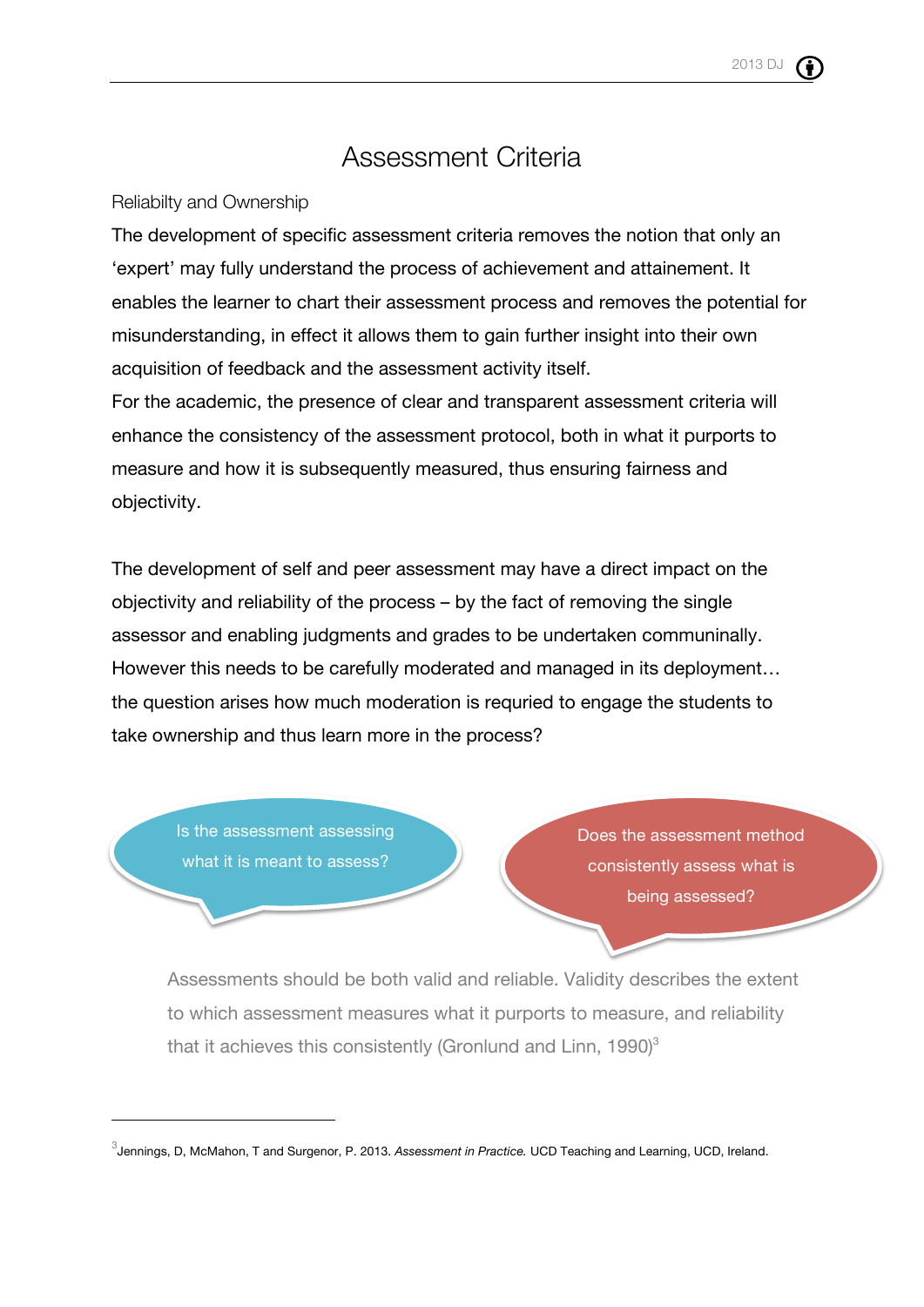

Orsmond (2004) provides a framework for enabling groups to develop and come to a consensus on the formation of criteria, these are *Structured written schedules* and *Structured group activities.* The core focus is to provide a means by which the collective cohort are able to take ownership and understand the process of devising a set of criteria. The structured activities allow the learners the opportunity to relect and review their 'assignments', individually, in pairs, triads etc. The impetus here is to ensure they are able to comment upon their and their peer's work constructively – in relation to the criteria – why they may have lost marks, and how they may do better.

The addition of a constructive commentary to any proposed criteria or rubric increases the objectivity and allows the marker to qualify and define why it may be that a certain grade/mark was given. In this way judgements are made in a more critically analytical manner and the active engagement in descriptive writing allays any overly subjective commentary.

The Boud and Falchikov (1989a & b) studies indicated that there is a direct correlation between what and how a student may mark and that of a staff member and this in turn may be dependant on the structured implemenation, and clear and transparent use of a set of criteria from which to work. An addendum to this point is the fact that the process of enagement is equally if not more important than the making of (assessment) judgments (Topping, 2003), herein lies the intregral value of self and peer assessment, learners invaribly improve there grades over time and perfom better in summative examinations (Falchikov, 1995 Walser, 2009).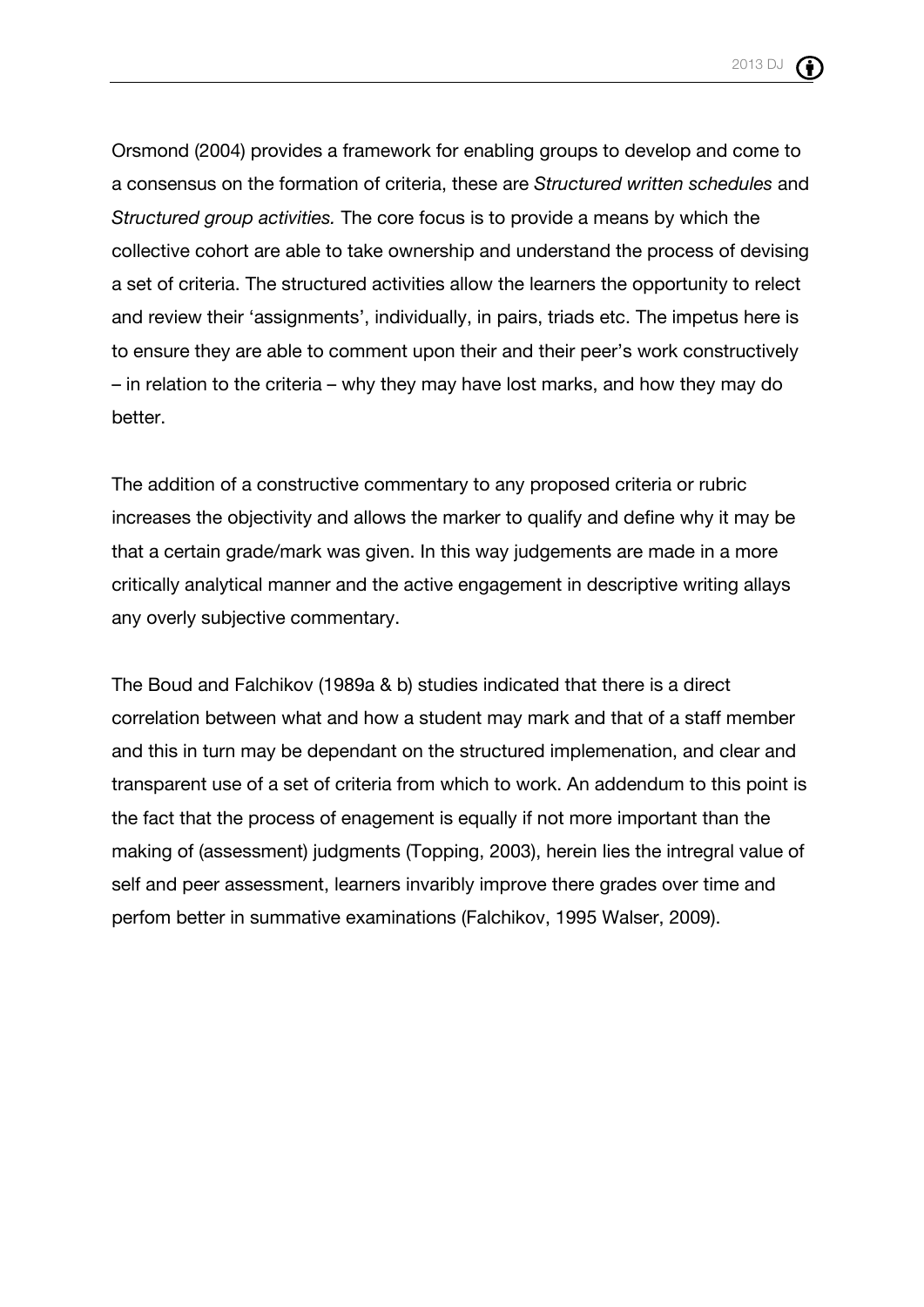# Developing Group Criteria (3DAC)

### **Discussion**

- 1. **Brainstorm:** Invite students to jot down individually a few key words in response to: *What makes a really good poster? Identify some of the things you would look for in an excellent example of one.*
- 2. **Bloom:** Divide the cohort into groups. Invite the groups to share and discuss their ideas for a good presentation.

### **Decision**

- 1. **Prioritise:** Invite the groups to create a shortlist of: *The five most important features of an excellent poster presentation*
- *2.* **Edit:** Get the groups to look carefully at the wording of each item on their shortlists – what does each point really mean!? *(think transparency, reliability, common language rather than pedagogic terminology)*
- 3. **Re-prioritise:** Ensure the groups have placed a hierarchy on the shortlist, with the most important to the top…
- 4. **Re-Edit:** Re-write the shortlist as a series of questions e.g. *Was the message clear? How well did it cover the research? Etc.*

#### **Define**

 $\overline{a}$ 

- 1. **Collation**: Gather each top criterion and note where two are similar undertake this collectively so that all may see i.e. via the whiteboard or screen.
- 2. **Collation**(!): Continue gathering the 2nd criteria, making sure that the concurrence is visible to all, until all have been posted.

<sup>4</sup> Based on Race, P. 2001, *The lecturers toolkit,* Kogan Page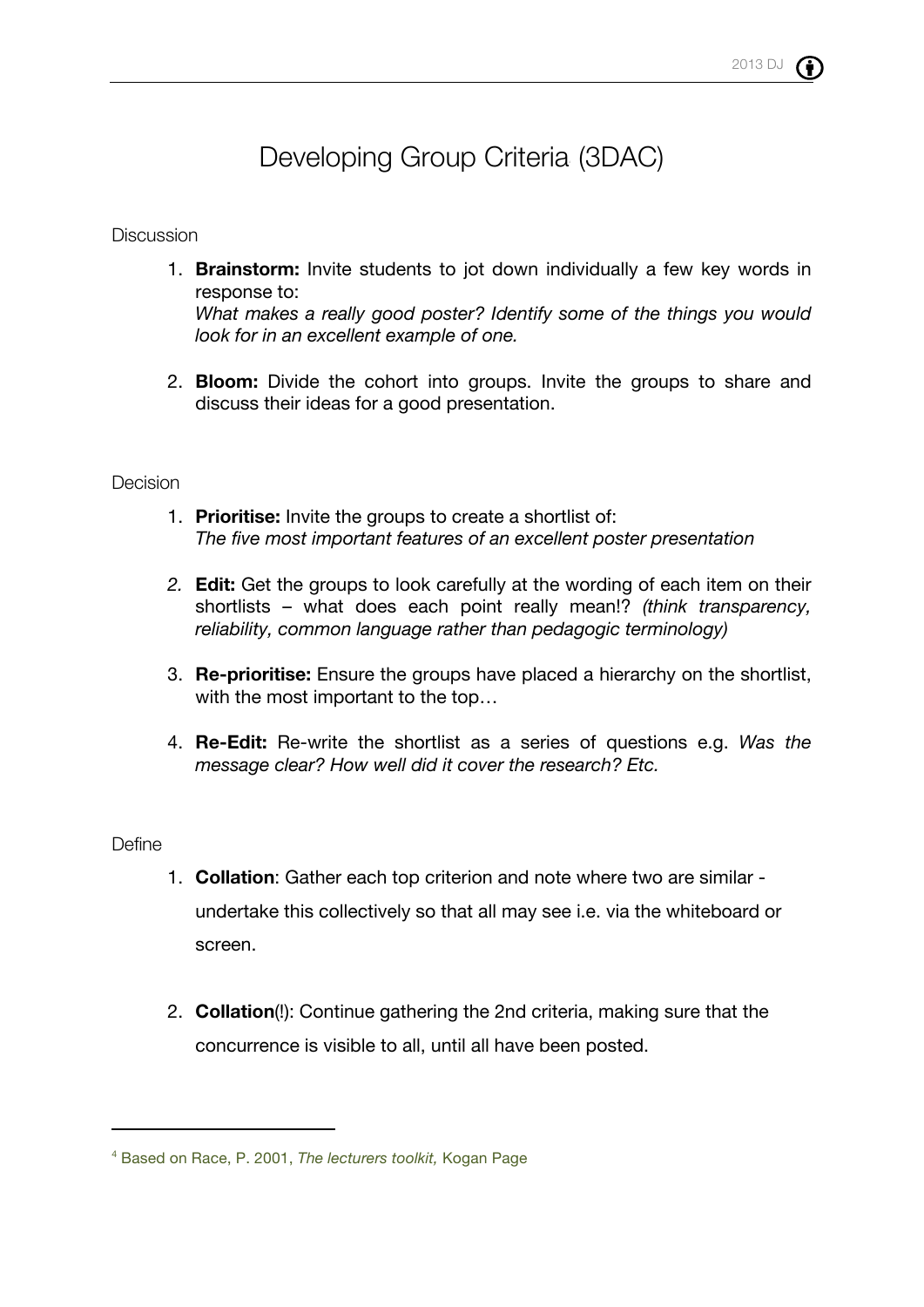- 3. **Additions & Amendments**: Invite any further ideas not yet represented, and edit, combine or amend those that appear similar.
- 4. **Order**: Produce one clear list and put a number to each of the criterion (i.e. as they were collected 1-10)

## **Assignation**

- 1. **Weighting**: Invite students to weight each criterion, using an agreed total number of marks\*.
- 2. **Record** Weighting: Gather all marks from everyone and map to the clear list of criterion
- 3. **Discuss divergence**: Invite dialog about why one individual scored 'x' much higher than another… tease out these issues as a group.
- **4. Common Average**: Define what grade percentage each criterion gets.

## Confirmation

- 1. **Review**: Are there any criteria not now considered worthy!?
- 2. **Option**! Decide if subsets are required, e.g. structure vs content
- 3. **Asserting Ownership**: Get acknowledgement that this is 'collectively' okay to proceed with…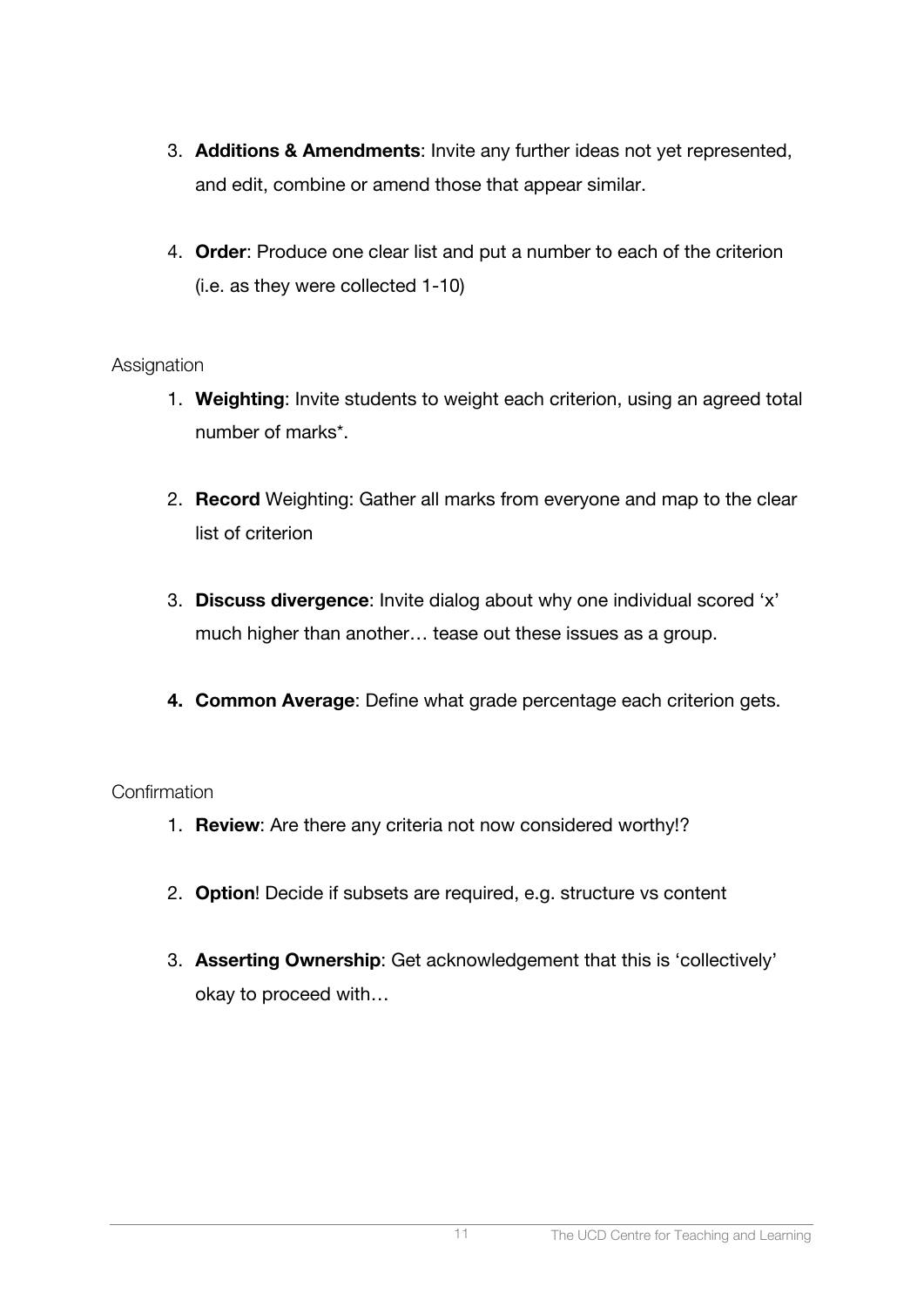# Self Assessment Prompts

Is the *'assignment'* clearly structured? Is is easy to understand and does it make sense? Is it presented in a logically manner? Are arguments, opinions, assertions backed up with evidence (referenced)? Are examples provided where necessary? Are these suitbly referenced? What do you think is a fair score or grade for the work you have handed in? What would you have done to improve your grade (by one point)? What was the thing you think you did best in this assignment? What was the thing that you think you did least well in this assignment? What did you find the hardest part of this assignment? What would you most like comments on? And why? What was the most important thing you learned in doing this assignment? Which elements in your *'assignment'* are you most confident about? And why? If you had the chance to do this assignment again from scratch, how (if at all) might you decide to do it differently? How has doing this assignment changed your opinions? What do you think are the most important things I (the tutor) am looking for in this assignment? How could I improve my approach?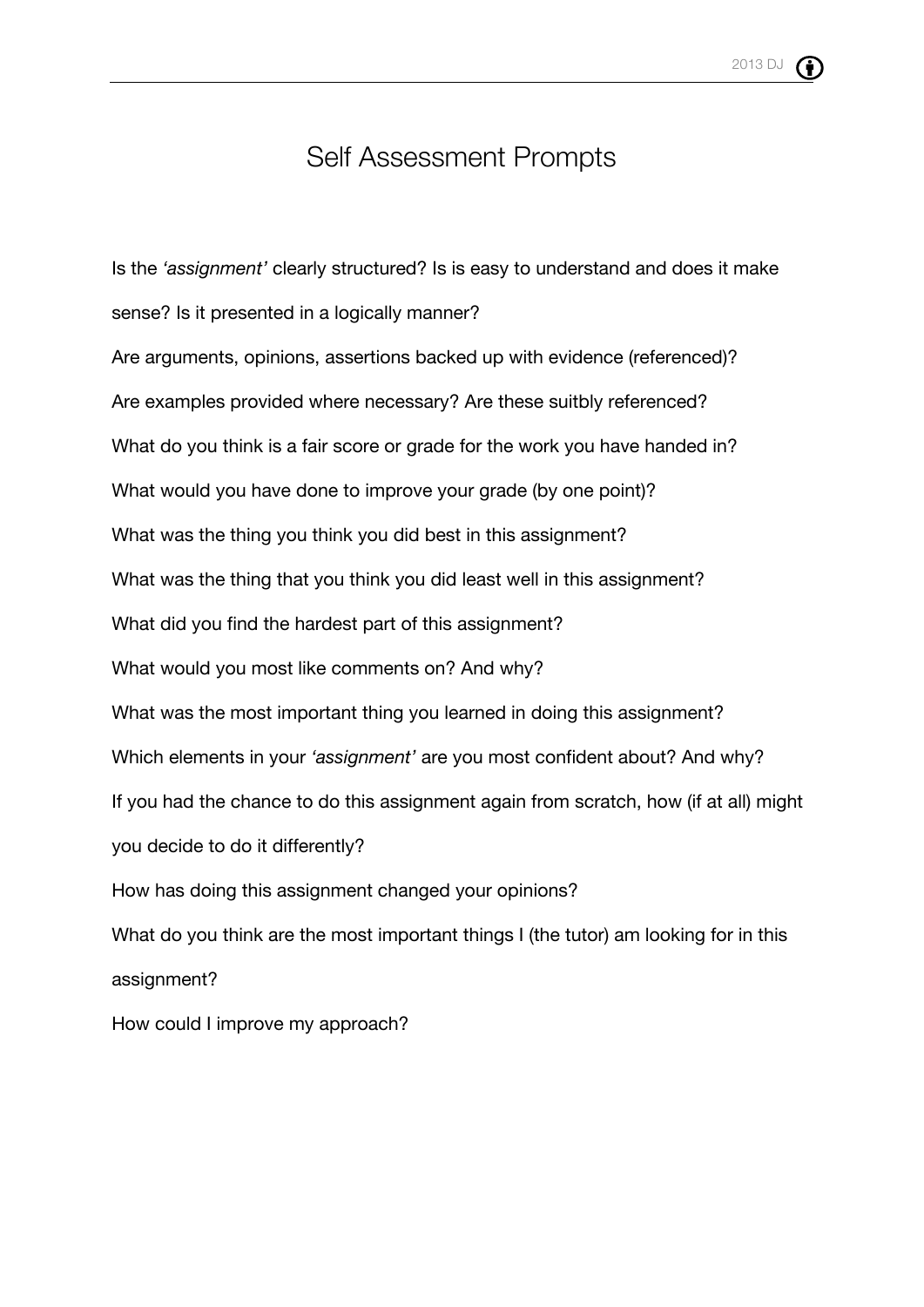# Student Guidance

What is this self and peer assessment process?<sup>5</sup>

As a learner you will get a number of direct benefits by undertakng this method of assessment:

- 1. It will be an open marking system, therefore everything is transparent, you will see what is required and how you may improve your work
- 2. In seeing (and reviewing) your peers work, you may note potential mistakes to avoid, and ascertain the standard of your cohort and thus place your own work within that spectrum
- 3. In providing peer assessment you will gain practice and insight into how to make judgements and offer constructive commentary
- 4. The act of assessing peers will enable you to reflect upon your own work in an objective and critical manner.

| Your Name:    |       | Date: |        | Session: |                    |
|---------------|-------|-------|--------|----------|--------------------|
| Example being | Mark: |       | Score: |          | Feedback/Comments: |
| assessed:     |       |       |        |          |                    |
|               |       |       |        |          |                    |
| Criterion 1   |       |       |        |          |                    |
|               |       |       |        |          |                    |
| Total         | 60    |       |        |          |                    |

Example of a Peer Assessment Grid with Feedback:

1

<sup>5</sup> Based on Hughes, I Bioscience Case Studies – 5, in Orsmond, P (2001)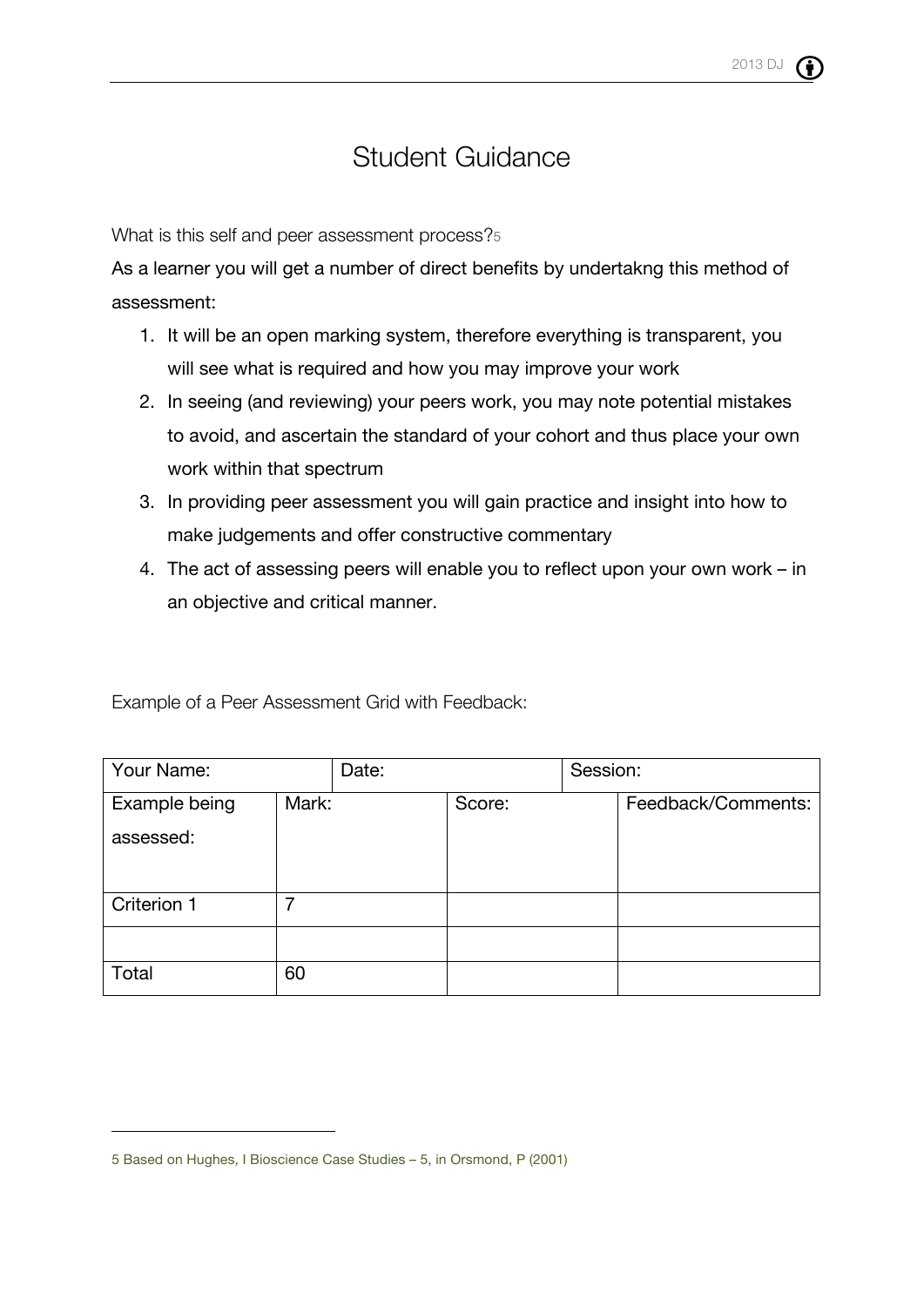# Group Work

### Advantages and Issues

It is important to manage how the groups are formed, one needs to ensure there is a range of individuals within a group\* – a random selection is often the most effective approach… and do not keep them together for ever!

Groups should be convened that are particular to a given activity, an in-class group may involve 3-4 students and an out of class project c.6. It may be necessary to provide intital supports and guidance to the group structures, both in their activity and roles.

The key area of guidance revolves around the assessment protocol, it is essential to involve the students in the discussion re: marks/grades – addressing the issues of 'free-loaders', lack of acknowledgement for individual contribution/s and the potential of averaging the grade curve and thus disadvantaging some if not all!

There are three core ways that a group endeavour may be graded:

- the group mark: this is normally most effective when it is the end product being assessed, in effect it assumes that the group are working collectively.
- **division of activty:** this may be applied where there are a number of discrete elements to an assignment, enabling the individual/s to take responsibilty for a particular component. This may then be marked by a tutor or collectively, inviting peers to assess one another's successful completion of activities.
- **divison of mark:** in essence this is similar to the above, however the difference is that there is a mark for the product and the process. Thus the tutor may assess the product and the peers may assess one another on the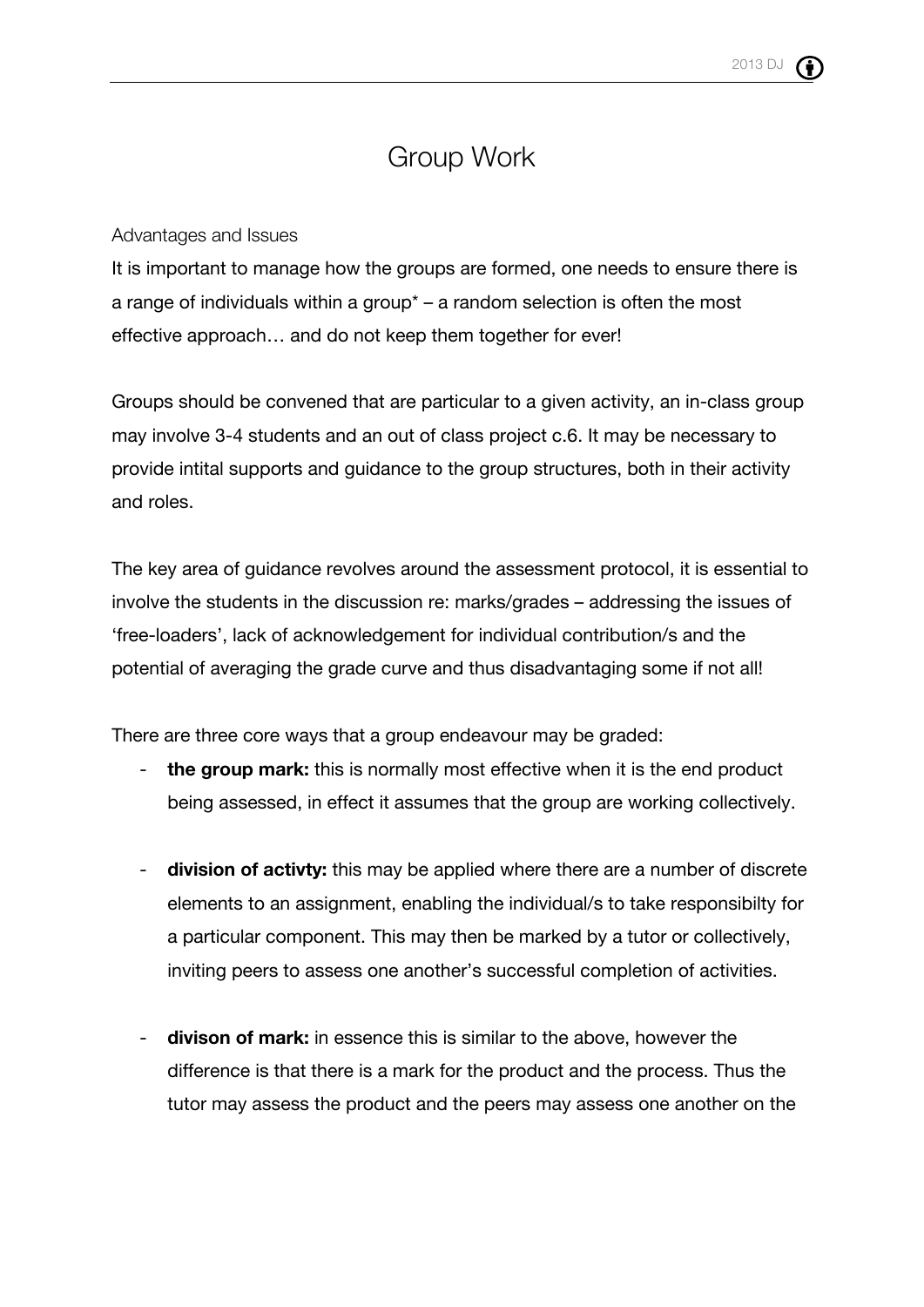process – or decide how it is they wish to divide the remaining marks amongst the group.

The opportunity throughout that presents itself here, is the addition of a selfassessment element, by means of a diary of the process, a reflection on the outcomes, a meta analysis of the product etc.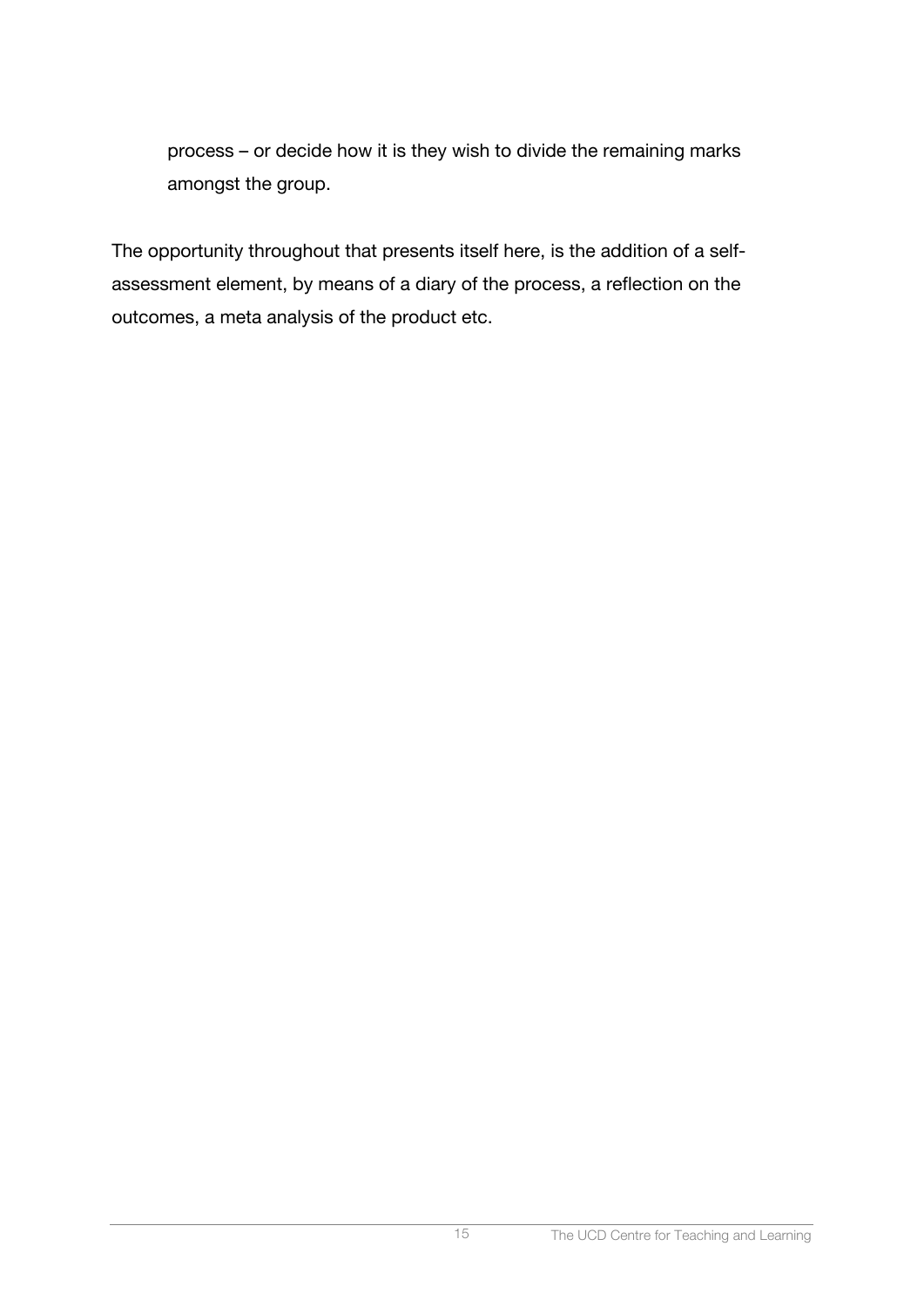# Types of Assessment

There are four core types of assessment one may employ;

## **Diagnostic:**

Used as a low stakes assessment early on this form may offer the learner an insight into their own needs and goals pertaining to a particular module/session and invoke a level of preparedness for activies and outcomes to be addressed.

## **Formative:**

Used pro-actively as a means to assess learning, this form provides the ability to engage the learner throughout their pedagogical journey. Ideally espousing the concept of feed-forward: initiating the abilitity of the learner to being able to respond to their assessment feedback in a positve (learned) manner, preparing them for the next stage/phase of their programme.

## **Summative:**

Used towards the end of a learning period, these assessments are collated to determine wether a learner has fulfilled the specified learning outcomes and consequently achieve accreditation.

## **Integrative<sup>6</sup> :**

This form enables the learner to embrace their reflexive nature and captures the capabilities associated with lifelong learning skills. A core component is that a learner is rewared for their meta-cognitive abilites rather than their declartive knowledge.

1

<sup>6</sup> Crisp. (2012).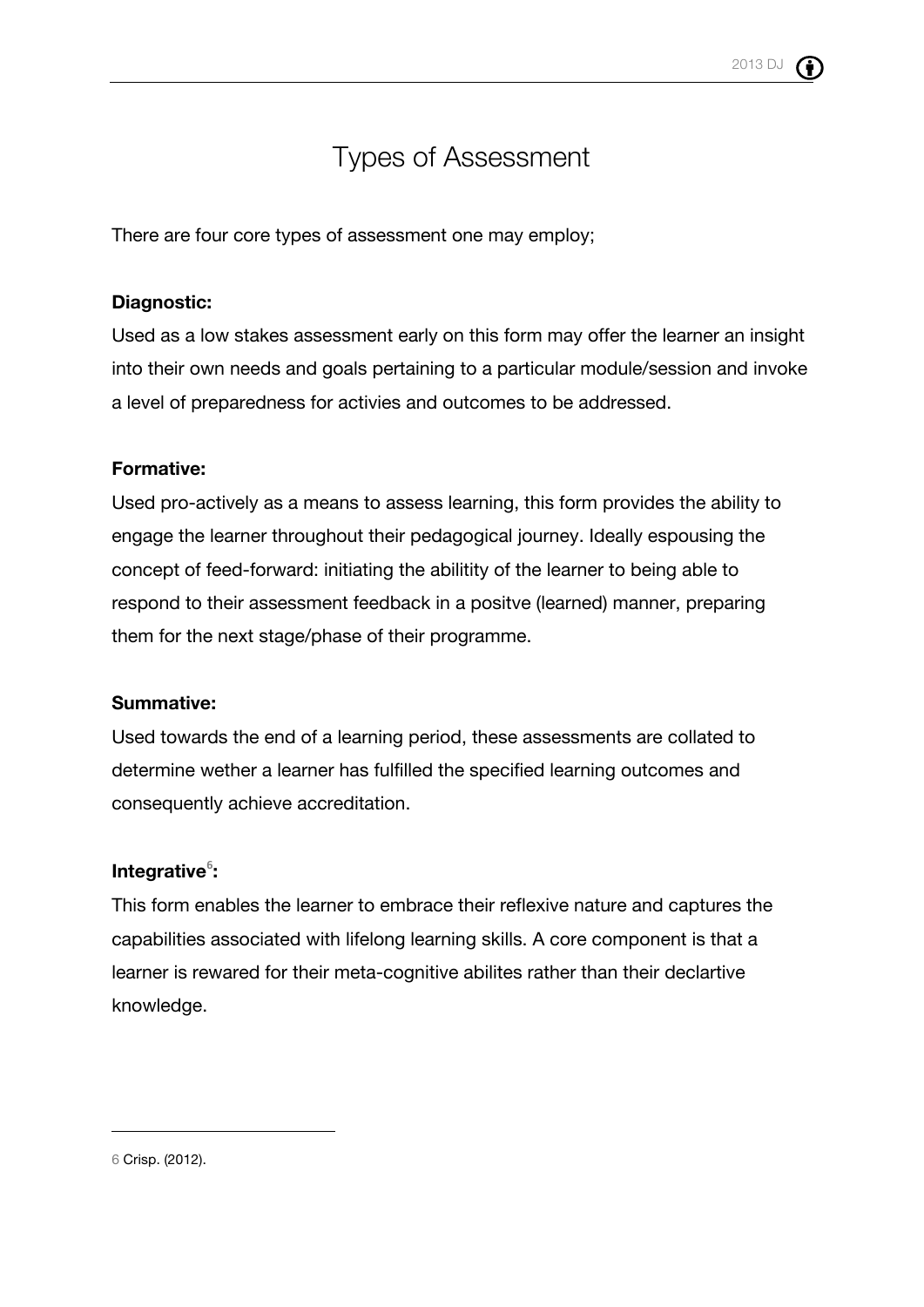| <b>Evaluating A Rubric</b> |  |
|----------------------------|--|
|----------------------------|--|

| <b>Criteria</b>    | <b>Unacceptable</b>      | Acceptable            | Good                                                 | <b>Exemplary</b>                   |
|--------------------|--------------------------|-----------------------|------------------------------------------------------|------------------------------------|
|                    | Assessment               | Assessment criteria   |                                                      | Each criteria is distinct, clearly |
| <b>Clarity of</b>  | criteria unclear         | identifiable, but not | Criteria are clear,                                  | articulated and fully appropriate  |
| purpose            | and/or have              | clearly defined or    | appropriate and distinct                             | for the assignment/s, session/s or |
|                    | significant overlap      | are inappropriate     |                                                      | module                             |
|                    | Little or no             |                       |                                                      |                                    |
| <b>Distinction</b> | distinction can be       | Some distinction      | Distinction between levels is                        | Each level is distinct and         |
| between            | made between             | made, but not clear   | apparent                                             | progresses in a clear and logical  |
| levels             | levels of                | how                   |                                                      | manner                             |
|                    | achievement              |                       |                                                      |                                    |
|                    | Cross-scoring            | Cross-scoring         |                                                      |                                    |
|                    | among faculty            | among faculty         | There is general agreement                           | Cross-scoring of assignments       |
| <b>Reliabilty</b>  | and/or learners          | and/or learners       | between different scorers                            | using the rubric results in        |
|                    | often results in         | occasionally          | when using the rubric                                | consistent agreement amongst       |
|                    | significant              | produces              |                                                      | scorers                            |
|                    | differences              | inconsistent results  |                                                      |                                    |
|                    | Rubric is not            | Rubric shared and     | Rubric clearly referenced,                           | Rubric serves as primary           |
| <b>Transparent</b> | available to<br>learners | provides some idea    | used to introduce an                                 | reference point for discussion and |
| <b>Guidance</b>    |                          | of assignment /       | assignment and/or guide                              | guidance for assignments as well   |
|                    |                          | expectations          | learners                                             | as evaluation of assignment/s      |
|                    |                          | Rubric shared but     |                                                      |                                    |
| <b>Support of</b>  |                          | not discussed as      | Rubric is shared and                                 | Rubric regularly referenced and    |
| Meta-              | Rubric is not            | part of what is       | identified as a tool for aiding                      | used to help learners identify the |
| cognition          | available to             | being learned         | learners to understand what                          | skills / competencies / knowledge  |
| (Awareness         | learners                 | through the           | they are learning through the                        | they are developing throughout     |
| of learning)       |                          | assignment /          | assignment/course                                    | the course (and assignment/s)      |
|                    |                          | course                |                                                      |                                    |
|                    | Learners not party       |                       | Learners offered the $ $ Learners discuss the design | Faculty and learners jointly       |
| <b>Engaging</b>    | to the                   | rubric and may        | of rubric and offer feedback                         | responsible for the design of      |
| <b>Learners</b>    | development or           | 'choose' to use it    | / input and are responsible                          | rubric/s and learners use them in  |
|                    | use of the rubric/s      | for self reflection / | for the use of rubrics in peer                       | peer and/or self evaluation        |
|                    |                          | assessment            | and/or self evaluation                               |                                    |
|                    | $0-10$ = needs           |                       |                                                      |                                    |
| <b>Scoring</b>     | improvement              | $11-15 = Workable$    | $16 - 20 = Good$                                     | $21-24 = Exemplary$                |
|                    |                          |                       |                                                      |                                    |

<sup>7</sup> Based on Mullinix, B (2003) Rubric for Rubrics: A Tool for Assessing the Quality and Use of Rubrics in Education, Monmouth University

 $\overline{a}$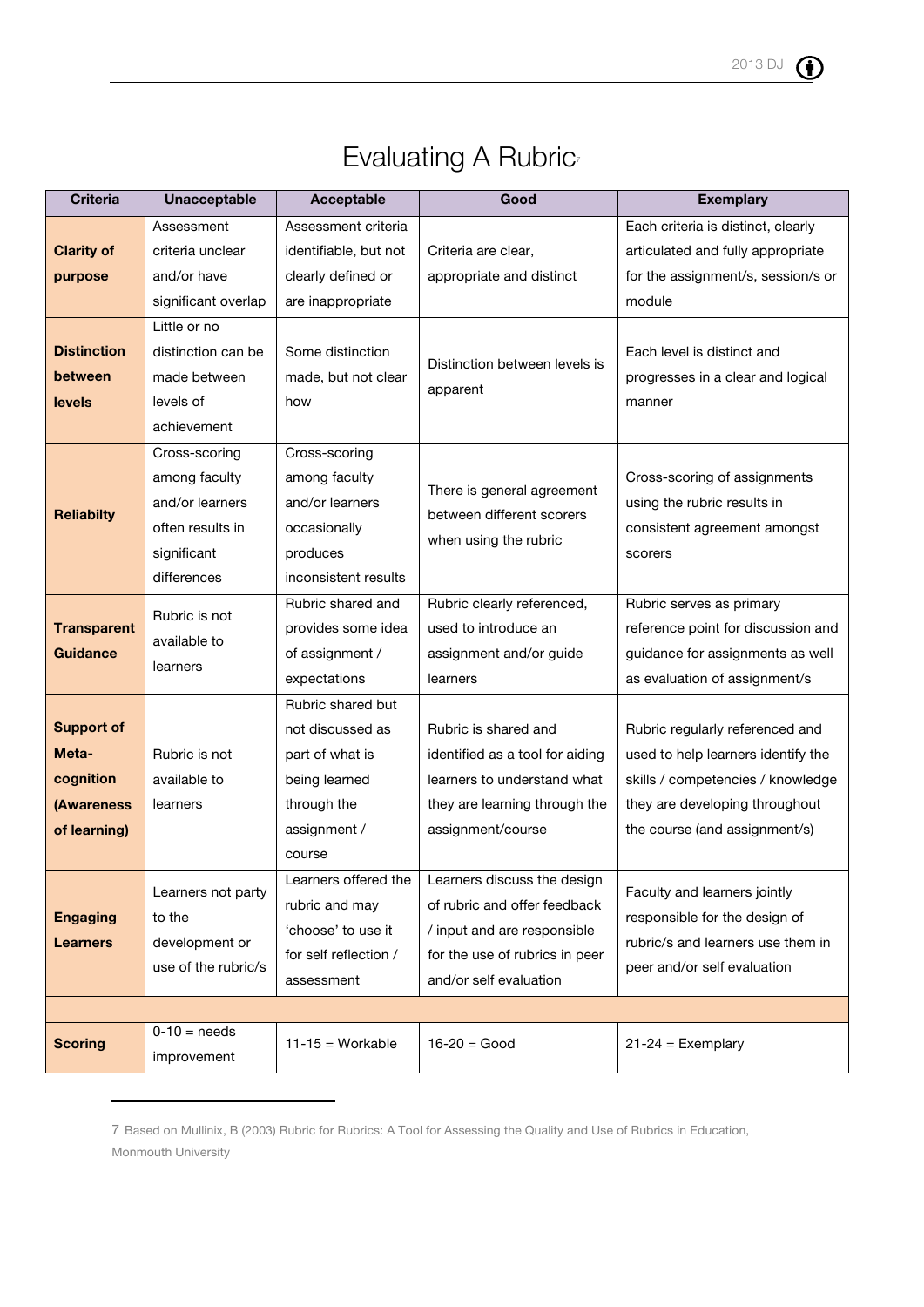# Ten Guiding Principals for Assessment in the Modular System

Modular programmes can promote open, active and flexible learning by allowing (within an appropriate framework of support) students to take increasing responsibility for their learning (Blackwell and Williamson 1999, McMahon & O'Riordan 2006). One way to support this is to adopt peer and self-assessment approaches within your curriculum.

| $\mathbf{1}$   | Assessment should align with the learning outcomes and the teaching / learning       |
|----------------|--------------------------------------------------------------------------------------|
|                | methods used (Biggs, 2003a; Biggs, 2003b).                                           |
|                |                                                                                      |
|                |                                                                                      |
| $\overline{2}$ | Use the principle of "backwash" (the tendency for students to let what they perceive |
|                | to be what the assessment regime will reward) to prompt higher order learning and    |
|                | the development of autonomous learning skills. (Biggs 2003a)                         |
| 3              | Give students clear and easy to understand details of the assessment criteria used   |
|                | (McMahon & O'Riordan 2006)                                                           |
|                |                                                                                      |
|                |                                                                                      |
| $\overline{4}$ | Be aware of assessment and learning outcomes of other modules (Blackwell and         |
|                | Williamson, 1999)                                                                    |
| 5              | Allow students choices and preferences in their learning (Elton 1988)                |
|                |                                                                                      |
|                |                                                                                      |
|                |                                                                                      |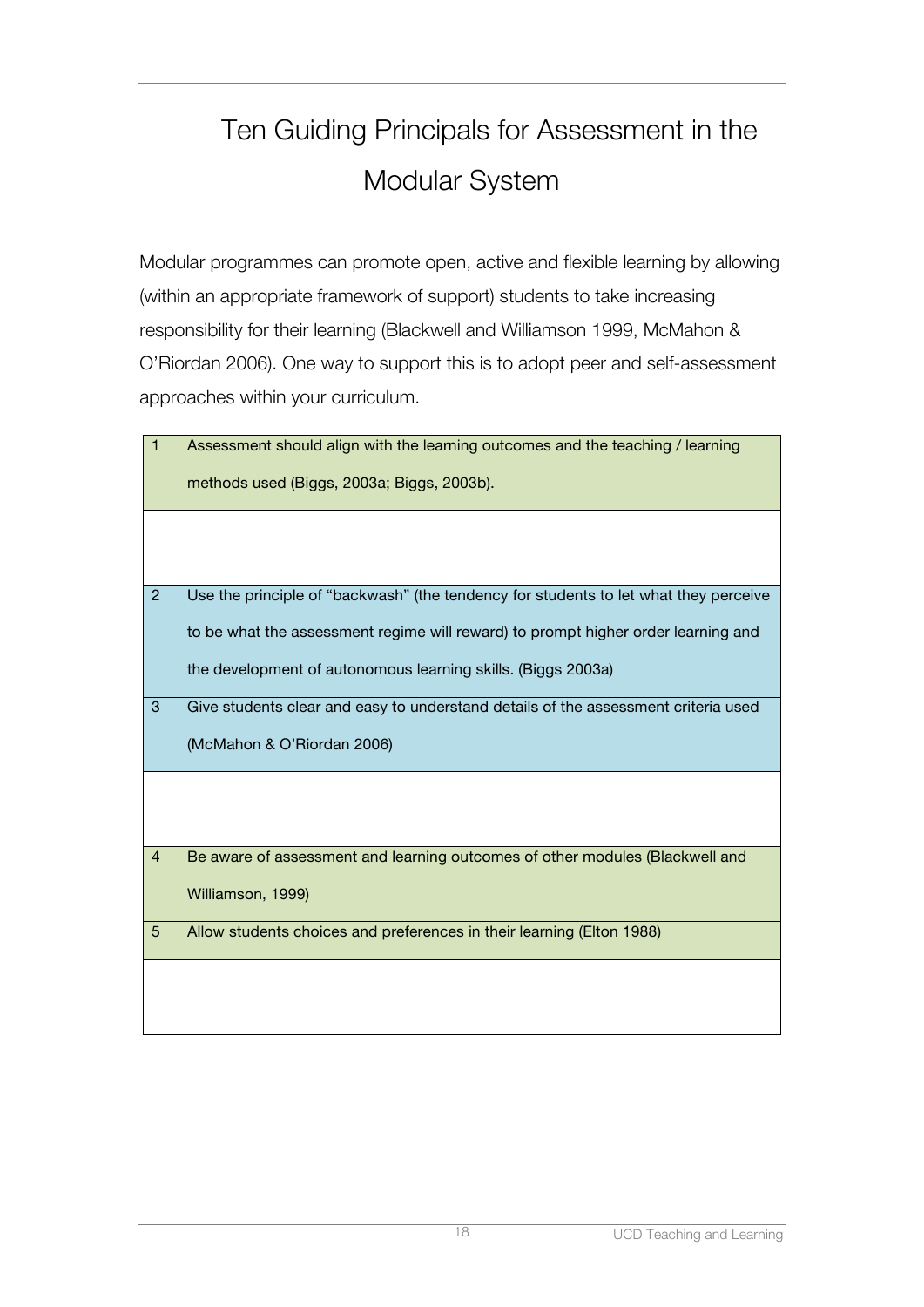

| 6              | Use a number of shorter assessments, with a mixture of formative (feedback) and     |
|----------------|-------------------------------------------------------------------------------------|
|                | summative assessments, particularly in the first semester to ease students into the |
|                | higher education learning experience. (Yorke, 2003)                                 |
| $\overline{7}$ | Avoid overemphasis on the unseen written examination (Brown, Bull, and              |
|                | Pendlebury, 1997)                                                                   |
| $\bf 8$        | Use a variety of assessment types to support the principles of inclusive learning   |
|                | (O'Neill G, Huntley-Moore S, Race P (Editors).                                      |
|                |                                                                                     |
|                |                                                                                     |
|                |                                                                                     |
| 9              | Don't over-assess (Blackwell and Williamson, 1999; Association of Law Teachers,     |
|                | 1996)                                                                               |
|                |                                                                                     |
| 10             | Don't cluster student assessments too close together (Blackwell and Williamson,     |
|                | 1999)                                                                               |
|                |                                                                                     |
|                |                                                                                     |
|                |                                                                                     |
|                |                                                                                     |

# **Task :**

- Go to the UCDOER
- http://www.ucdoer.ie/index.php/Ten\_Guiding\_Principles/Introduction
- Undertake the series of exercises to help review, evaluate and address your assessment practice…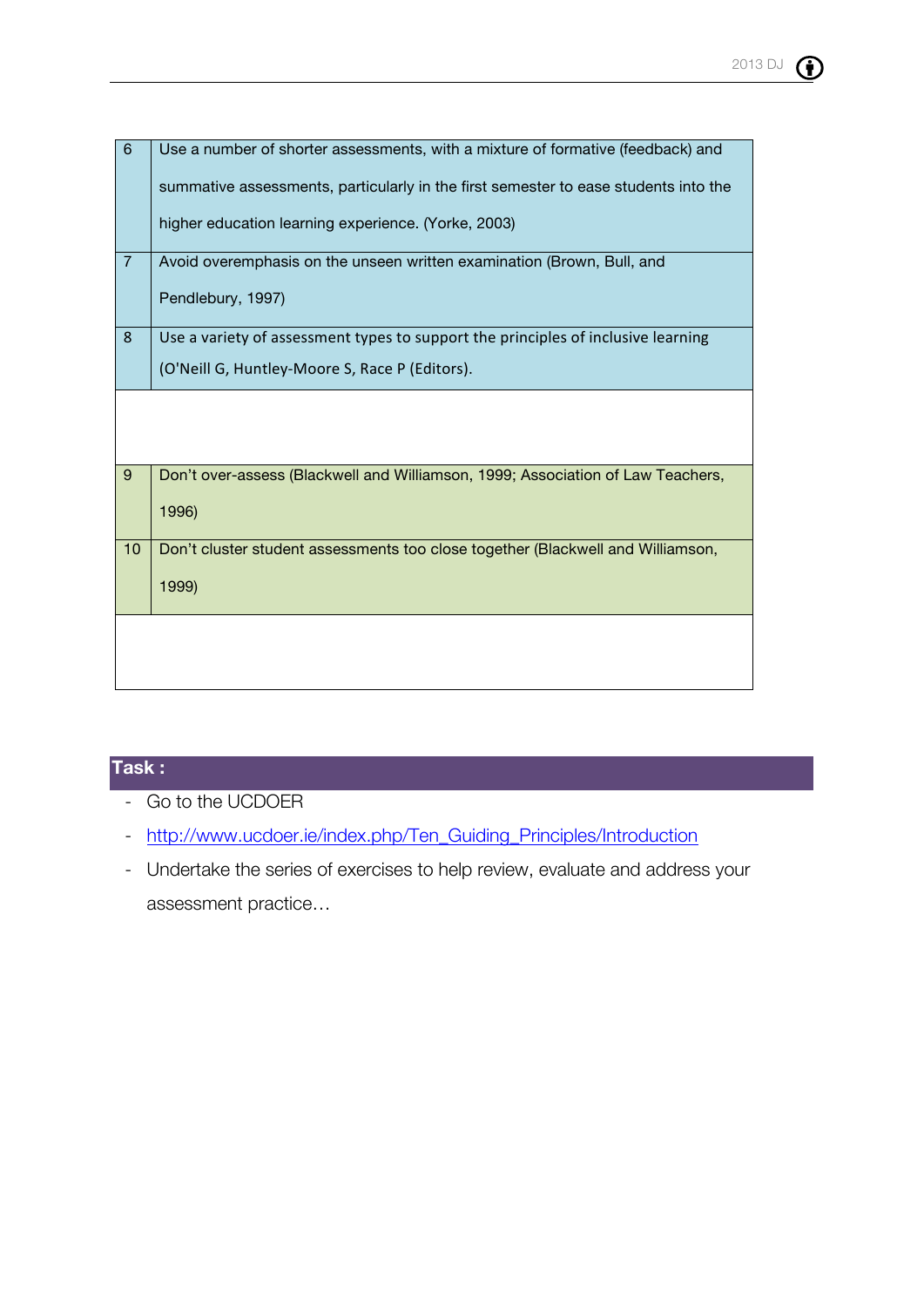# Select Bibliography

**A**nderson, L.W. (Ed.), Krathwohl, D.R. (Ed.), Airasian,P.W., Cruikshank, K.A., Mayer, R.E., Pintrich, P.R.,Raths, J., & Wittrock, M.C. (2001). A taxonomy forlearning, teaching, and assessing: A revision ofBloom's Taxonomy of Educational Objectives (Com-plete edition). New York: Longman.

Andressen, L., Nightingale, P., Boud, D. and Magin, D. (1989) Strategies for Assessing Students - Teaching with Reduced Resources. SEDA Paper 78. Birmingham: SEDA.

**B**iggs, J. (1987) *Student approaches to learning and studying*. Melbourne, Australian Council for Educational Research.

Biggs, J. (2003) Enriching large class teaching in Teaching for Quality Learning at University. 2nd Ed. Maidenhead: Open University Press/Society for Research into Higher Education.

Boud, D. (1986) Implementing Student Self- Assessment. HERDSA Green Guides. 5. Australia: University of New South Wales.

Boud, D. (1992) The Use of Self-Assessment Schedules in Negotiated Learning. Studies in Higher Education. 17 (2), 185-200.

Boud, D. (1995) Enhancing Learning through Self- Assessment. London: Kogan Page.

Boud, D. & Falchikov, N. (1989) Quantitative studies of student self-assessment in higher education: a critical analysis of findings. Higher Education, 18, 529-549.

Brown G., Bull J., Pendlebury M (1997) Assessing Student Learning in Higher Education. London: Routledge.

Brown, S. (2000). Institutional Strategies for Assessment, In, Assessment Matters in Higher Education: Choosing and Using Diverse Approaches. Buckingham:SRHE and Open University Press. Pp3-13.

Brown, S. and Glasner, A. (eds.) (1999) Assessment Matters in Higher Education - Choosing and Using Diverse Approaches. Buckingham: Open University Press.

Brown, S., Rust, C. and Gibbs, G. (1994) Strategies for Diversifying Assessment in Higher Education. Oxford Brookes University: Oxford Centre for Staff Development.

**C**annon R., Newble D. ( 2002) A Handbook for Teachers in Universities and Colleges: A Guide to Improving Teaching Methods. London: Kogan Page Ltd

Crisp, G. (2012). Integrative assessment: Reframing assessment practice for current and future learning. Assessment and Evaluation in Higher Education, 37(1), 33-**43.**

**E**ntwistle, N. (1987) *Understanding classroom learning*. London, Hodder and Stoughton.

Elwood,J & Klenowski,V. (2002). Creating communities of shared practice: The challenges of assessment use in learning and teaching. Assessment & Evaluation in Higher Education, 27(3), 243– 256.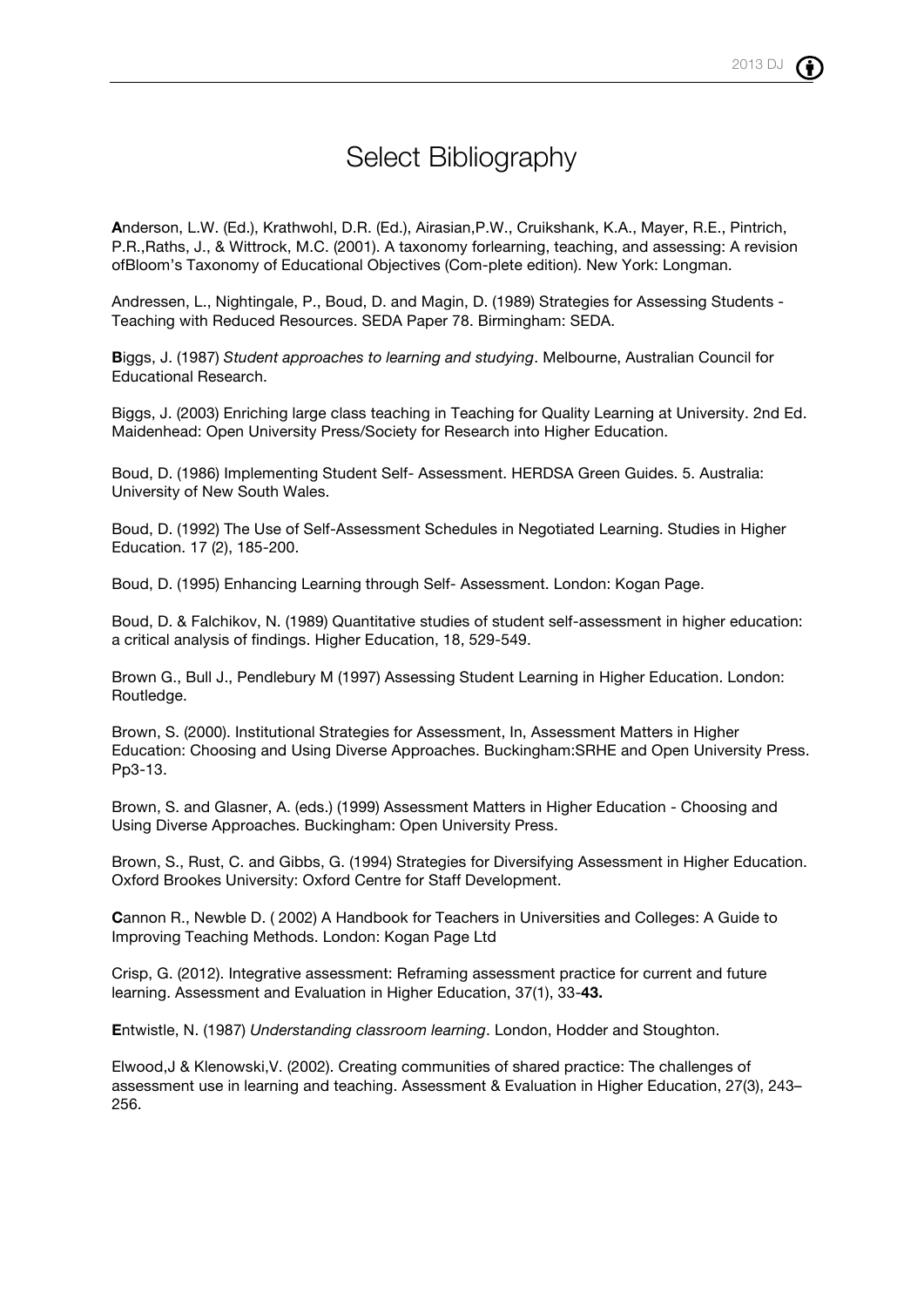**F**alchikov, N. (1995) Peer feedback marking: developing peer-assessment. Innovations in Education and Training International 32: 175-187.

Fink L.D. 2003. Creating significant learning experiences: An integrated approach to designing college courses. SanFrancisco: Jossey-Bass.

Freeman, M. (1995) Peer assessment by groups of group work. Assessment and Evaluation in Higher Education 20, 289-299.

**G**ibbs, G 1995 "Structures for fostering discussion in larger groups" Oxford Centre for Staff Development.

Gosling D, Moon J (2001) How to use learning outcomes and assessment criteria. London: SEEC.

Griffiths S., Partington P (1992) Enabling Active Learning in Small Groups. Sheffield: CVCP Universities' Staff Development and Training Unit.

Griffiths, S., Houston K & Lazenbatt, A (1996). Enhancing Student Learning Through Peer Tutoring in Higher Education. University of Ulster, Coleraine.

Gronlund, N. E., and Linn, R. *Measurement and Evaluation in Teaching.* (6th ed.) New York: Macmillan, 1990.

**K**night, P. (ed) (1995) Assessment for Learning in Higher Education. SEDA Series. London: Kogan Page.

Krathwohl,D.R. (2002). A revision of Bloom's taxonomy: An overview. Theory Into Practice 41, no.4:212:8.

**M**agin, D. & Helmore, P. (2001) Peer and teacher assessments of oral presentations: how reliable are they? Studies in Higher Education 26: 287-298.

Mutch A, Brown G (2002) Assessment Series No 2: A Guide for Heads of Department. York: Learning and Teaching Support Network.

**O'N**eill, G., Huntley-Moore, S., Race, P. Eds .(2007) Case Studies of Good Practices in Assessment of Student Learning in Higher Education. Dublin: AISHE.

**R**ace, P., (2001) The Lecturer's Toolkit: A Practical Guide to Learning, Teaching and Assessment. London: Kogan Page Ltd.

Race, P. (2002) What has assessment done for us- and to us. In, Assessment for Learning in Higher Education. Birmingham: SEDA series. Pp 61-74

Rowntree, D. (1989) Assessing students: how shall we know them. (2nd ed) London: Kogan Page. Ruddok, J., (1978) Learning Through Small Group Discussion, SRHE: University of Surrey.

**S**hepard, L.A. (2000). The role of assessment in a learning culture. Educational Researcher, 29(7), 4– 14

Stefani L.A.J. (1998) Assessment in Partnership with Learners, Assessment and Evaluation in Higher Education 23 (4) pp 339-350